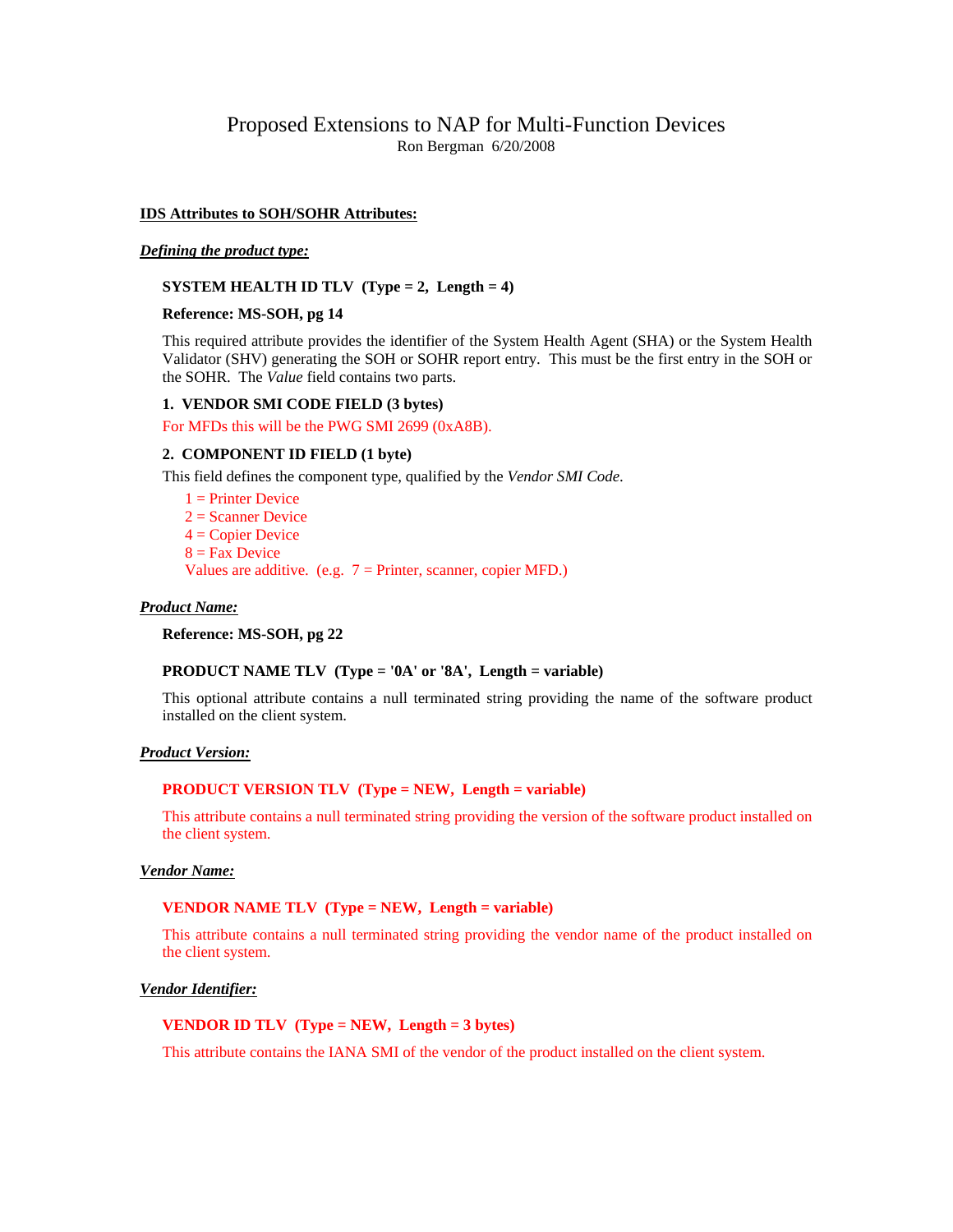# *O/S Name:*

#### **O/S NAME TLV (Type = NEW, Length = variable)**

This attribute contains a null terminated string providing the name of the operating system in the product installed on the client system.

### *O/S Version:*

### **O/S VERSION TLV (Type = NEW, Length = variable)**

This attribute contains a null terminated string defining the version of the operating system in the product installed on the client system. The version should include any hot patches currently installed on the O/S.

# *O/S Installation Time:*

### **O/S INSTALLATION TIME TLV (Type = NEW, Length = variable)**

This attribute contains a null terminated string defining the date and time the operating system was installed on the product. The time and date shall be presented using the format (TBD).

#### *Application Name:*

# **APPLICATION NAME TLV (Type = NEW, Length = variable)**

This attribute contains a null terminated string providing the name of the application in the product. Hot Fix patches may be included as an application.

# *Application Version:*

#### **APPLICATION VERSION TLV (Type = NEW, Length = variable)**

This attribute contains a null terminated string defining the version of the application in the product.

#### *Port Filter:*

#### **PORT STATE TLV (Type = NEW, Length = variable)**

This attribute defines the current state of all ports existing on the product. Each existing port is represented by the following two fields.

- 1. PORT NUMBER (2 bytes)
- 2. PORT STATE  $(2 \text{ bytes})$   $0 = \text{Disabled}; 1 = \text{Enabled}.$

*Certification/Configuration State:* (The extended attributes?)

#### *What to do for Health Class?:*

# **HEALTH CLASS (Type = 8 or '88', Length = 1)**

#### **Reference: MS-SOH, pg 21**

This optional attribute indicates the type of health check being performed by the System Health Agent.  $0 =$  Firewall;  $1 =$  Anti-Virus;  $2 =$  Anti-Spyware;  $3 =$  Automatic Updates;  $4 =$  Security Updates